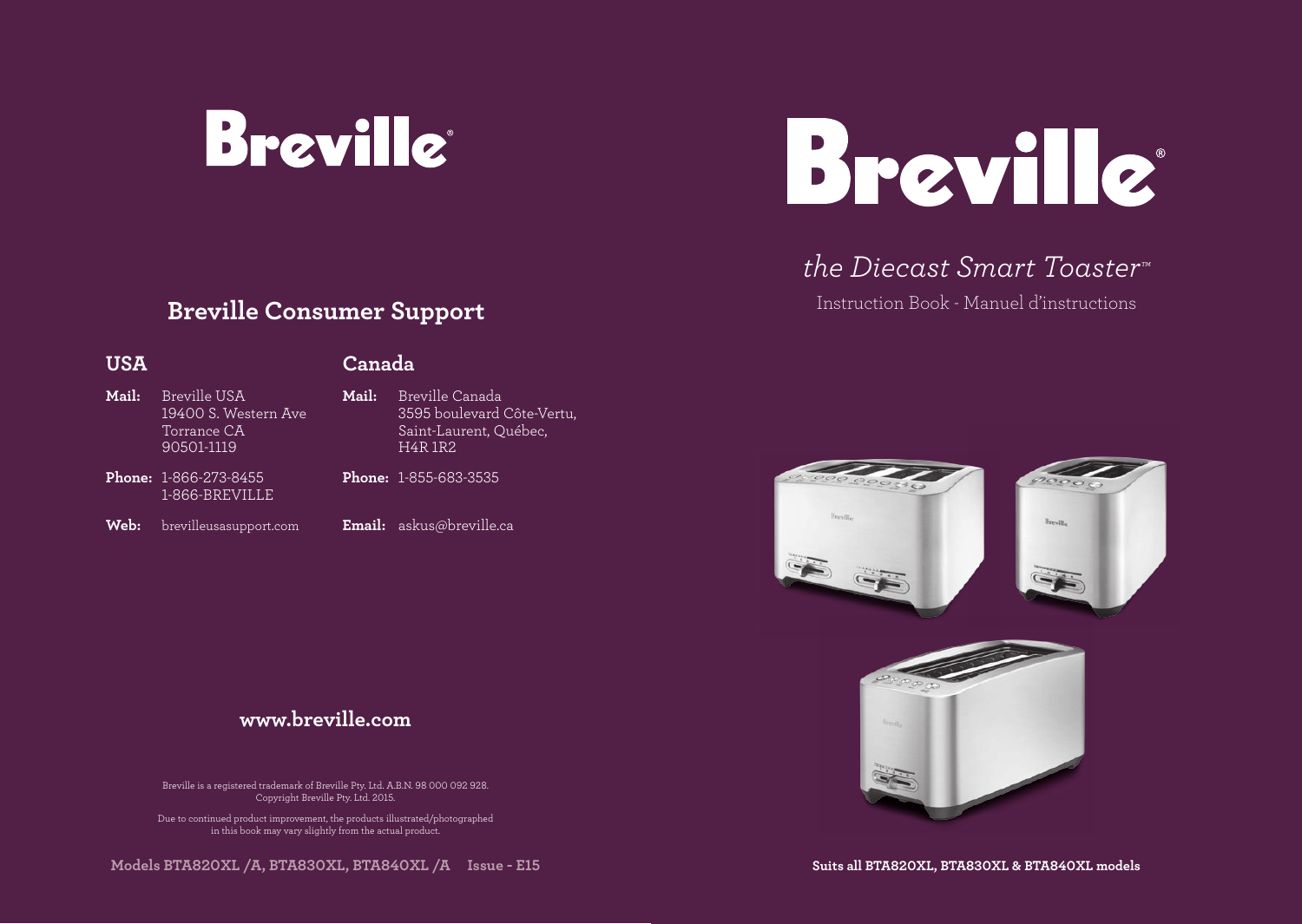# **CONGRATULATIONS**

on the purchase of your Breville product

## **Register online for product support and exclusive offers.\***

**USA Consumers:** www.brevilleusa.com **Canadian Consumers:** www.breville.ca

### **CONTENTS**

- **4** Breville recommends safety first
- **7** Know your Breville product
- **9** Operating your Breville product
- **14** Care & cleaning
- **16** French

\*Registering is not a substitute for proof of purchase when submitting a Warranty Claim.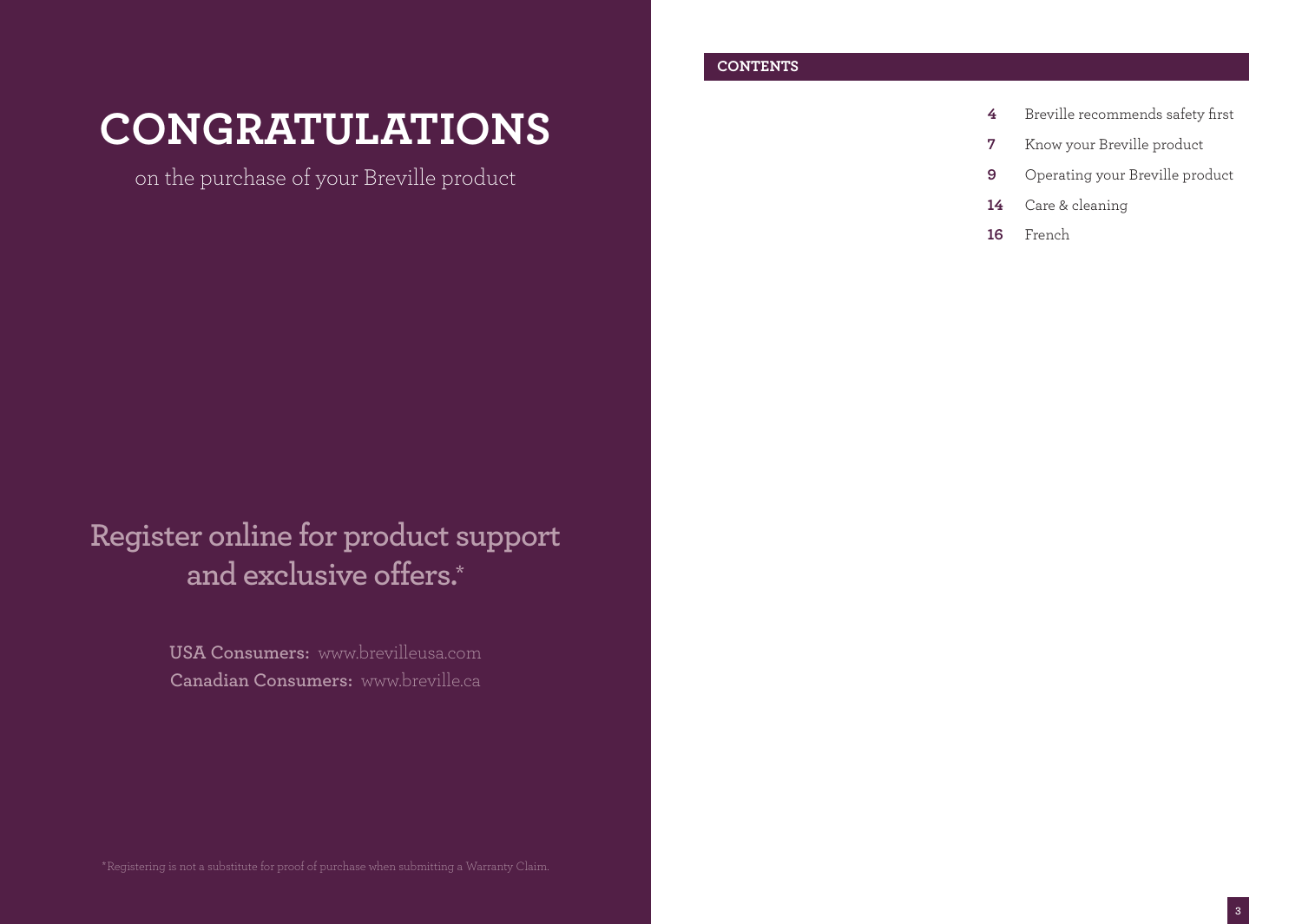### **BREVILLE RECOMMENDS SAFETY FIRST PAGE HEADER..... BREVILLE RECOMMENDS SAFETY FIRST**

We at Breville are very safety conscious. We design and manufacture consumer products with the safety of you, our valued customer, foremost in mind. In addition, we ask that you exercise a degree of care when using any electrical appliance and adhere to the following precautions:

## **IMPORTANT SAFEGUARDS**



### **READ ALL INSTRUCTIONS**

- Carefully read all instructions before operating for the first time and save for future reference.
- Remove and safely discard any packaging materials and promotional labels before using the toaster for the first time.
- To eliminate a choking hazard for young children, remove and safely discard the protective cover fitted to the power plug of this appliance.
- Do not place the toaster near the edge of a bench or table during operation. Ensure the surface is level, clean and free of water.
- Always operate the toaster on a stable, heat resistant surface. Do not use on a cloth-covered surface, near curtains or other flammable materials.
- A fire may occur if the toaster is covered or touching flammable materials, including curtains, draperies, walls and the like, when in operation.
- Curtains and other flammable items can catch fire if they are near or above the toaster.
- Do not allow hot surfaces of the toaster to come in contact with countertops or tables.
- Do not place the toaster on or near a hot gas or electric burner, or where it could touch any other source of heat.
- When operating the toaster, keep a minimum distance of 4" (10cm) of space from the surrounding sides and 8" (20cm) above.
- Breville does not recommend placing the toaster in enclosed areas.
- Do not use the toaster on a sink drain board.
- Do not move toaster while in operation.
- Avoid contact with moving parts.
- Ensure that bread to be toasted is the correct size for the toaster and does not protrude above the toasting slots. Ensure the bread is not too thick or long that it will jam or wedge the bread carriage.
- Do not place toast directly on top of toasting slots to warm toast as this may prevent correct air circulation and damage the appliance.
- Do not touch hot surfaces. Toaster surfaces are hot during and after operation. To prevent burns or personal injury, always use protective hot pads or insulated oven mitts, or use handles or knobs where available.
- Metal utensils such as a knife, should not be inserted into the toaster to remove jammed toast, bagels or any other items from the toaster. This can damage the heating elements as well as lead to electrocution.
- Do not attempt to dislodge food when the toaster is plugged in.
- Oversized foods, metal foil packages, or utensils must not be inserted into the toaster as they may cause a fire or risk of electric shock.
- Do not use the toaster without the slide out crumb tray in place. Do not allow crumbs to build up in the crumb tray. Failure to clean the crumb tray regularly may result in a fire hazard.

- To turn the toaster off, remove the power plug from the power outlet.
- Always remove the power plug from the power outlet if the toaster is not in use, before attempting to move, before cleaning, and when storing. Allow to cool before putting on or taking off parts.
- Do not use harsh abrasive, caustic cleaners or oven cleaners when cleaning the toaster.
- Do not clean with metal scouring pads. Pieces can break off and touch electrical parts, creating a shock hazard.
- Strictly follow the care and cleaning instructions described in this book.
- The use of attachments not sold or recommended by Breville may cause fire, electric shock or injury.

### **FOR ALL ELECTRICAL APPLIANCES**

- Fully unwind cord before use.
- To protect against electric shock, do not immerse cord, plug or appliance in water or any other liquid.
- Do not let the cord hang over the edge of a bench or table, touch hot surfaces, or become knotted.
- Do not leave the appliance unattended when in use.
- This appliance is not intended for use by persons (including children) with reduced physical, sensory or mental capabilities, or lack of experience or knowledge, unless they have been given supervision or instruction concerning use of the appliance by a person responsible for their safety.
- Children should be supervised to ensure they do not play with the appliance.
- This appliance is recommended for household use only. Do not use this appliance for anything other than its intended use. Do not use in moving vehicles or boats. Do not use outdoors.
- It is recommended to regularly inspect the appliance. Do not use the appliance if the power cord, power plug, or appliance becomes damaged in anyway. Immediately cease use and call Breville Consumer Support for examination, repair or adjustment.
- This appliance is equipped with a power cord having a grounding wire with a grounding plug. The appliance must be grounded using a 3-hole properly grounded outlet. In the event of an electrical short circuit, grounding reduces the risk of electrical shock.
- If the appliance is of the grounded type, the extension cord should be a grounding 3-wire cord.
- If the power outlet is a standard 2-prong outlet, it is your personal responsibility and obligation to have it replaced with a properly grounded 3-prong power outlet.
- Do not, under any circumstances, cut or remove the third (ground) prong from the power cord or use an adapter.
- Consult a qualified electrician if the grounding instructions are not completely understood, or if doubt exists as to whether the appliance is properly grounded.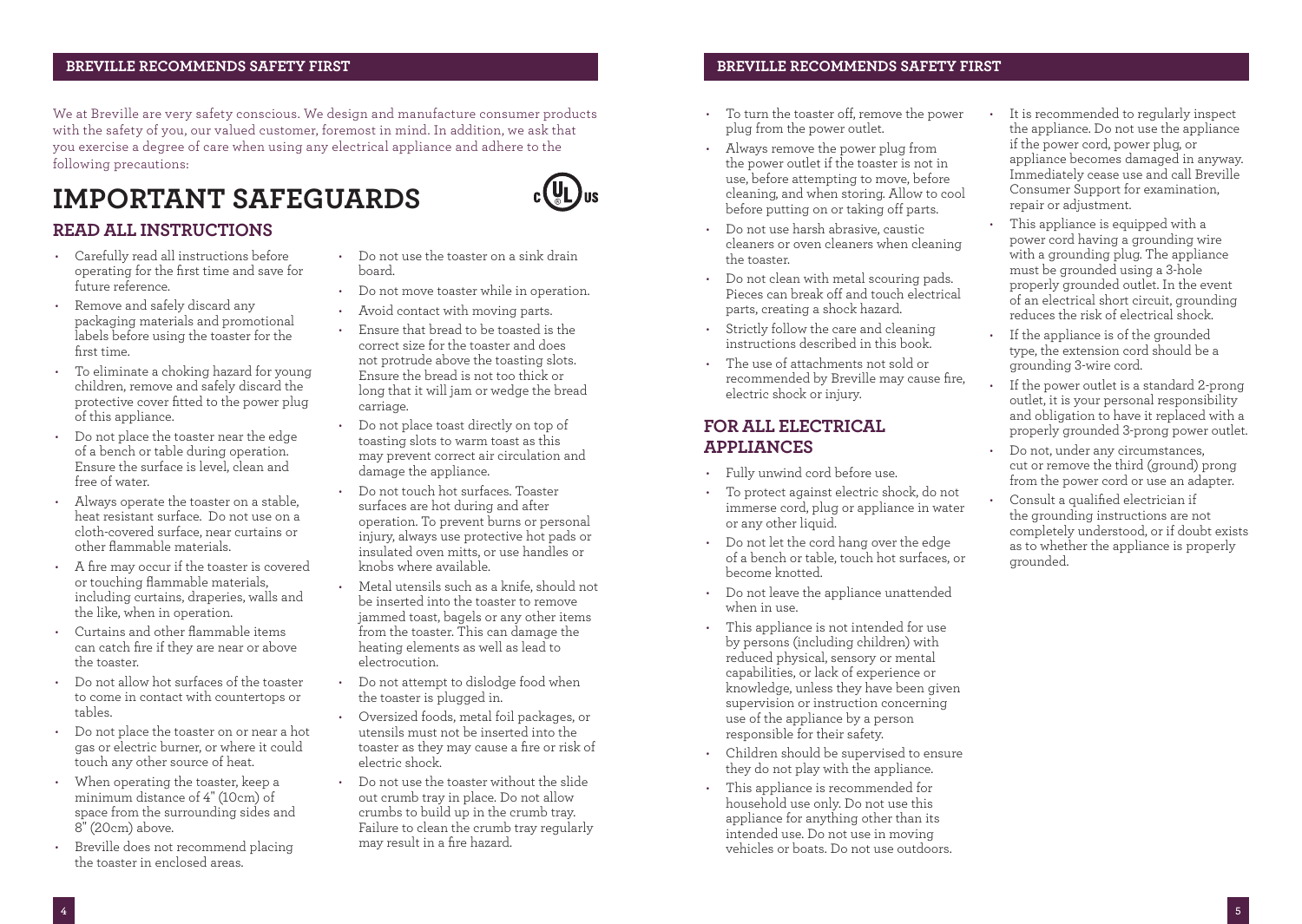### **BREVILLE RECOMMENDS SAFETY FIRST**

### **BREVILLE ASSIST™ PLUG**

Your Breville appliance comes with a unique Assist™ Plug, conveniently designed with a finger hole to ease removal from the power outlet.

### **SHORT CORD INSTRUCTIONS**

Your Breville appliance is fitted with a short power cord to reduce personal injury or property damage resulting from pulling, tripping or becoming entangled with a longer cord. Longer detachable power cords or extension cords are available and may be used if care is exercised. If an extension cord is used, (1) the marked electrical rating of the cord set or extension cord should be at least as great as the electrical rating of the appliance, (2) the cord should be arranged so that it will not drape over the counter-top or table where it can be pulled on by children or tripped over unintentionally and (3) the extension cord must include a 3-prong grounding plug.

## *WARNING*

*Never operate the toaster on its side.*

*Never add any food substance to the bread, bagel or any other item prior to toasting (such as butter, jelly or marmalade). This may cause a fire as well as lead to electrocution.*

*This toaster is for toasting bread, bagels, English muffins and toaster pastries only. Placing other food items in the toaster can cause a fire as well as lead to electrocution.*

# **KNOW**

your Breville product

## **FOR HOUSEHOLD USE ONLY SAVE THESE INSTRUCTIONS**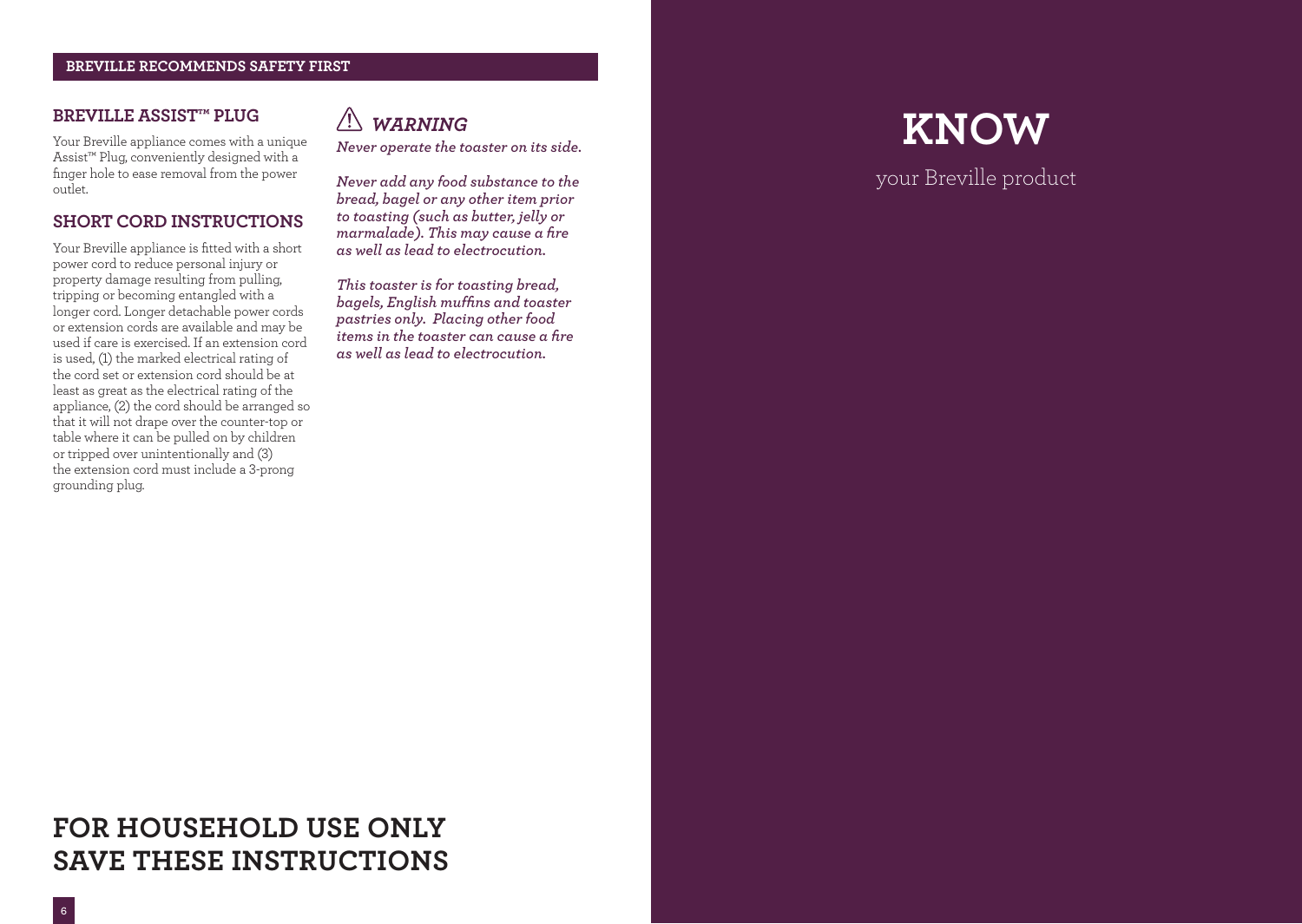### **KNOW YOUR BREVILLE PRODUCT**







### A. **TOAST|CANCEL button**

With motorized raising and lowering, and toast ready alert.

B. **A BIT MORE‰ button**

If your toast comes up too light, one press adds a little extra toasting time.

### C. **BAGEL button**

Activates additional heat to the middle heating elements to perfectly toast the insides of your cut bagel without burning the outside.

### D. **FROZEN button**

**8**

Activates additional toasting time required to defrost then toast frozen bread.

- E. **Motorized LIFT & LOOK‰ button** Automatically raises and lowers the carriage so you can check the toasting progress without interrupting the toasting cycle. Also use this button to adjust the volume of the toast ready alert.
- F. **LED toasting progress indicator**
- G. **Diecast body**
- H. **Variable browning control slide**
- I. **Slide out crumb tray**
- J. **Concealed cord storage**

### **NOT SHOWN**

Breville Assist™ Plug

## **OPERATING**

your Breville product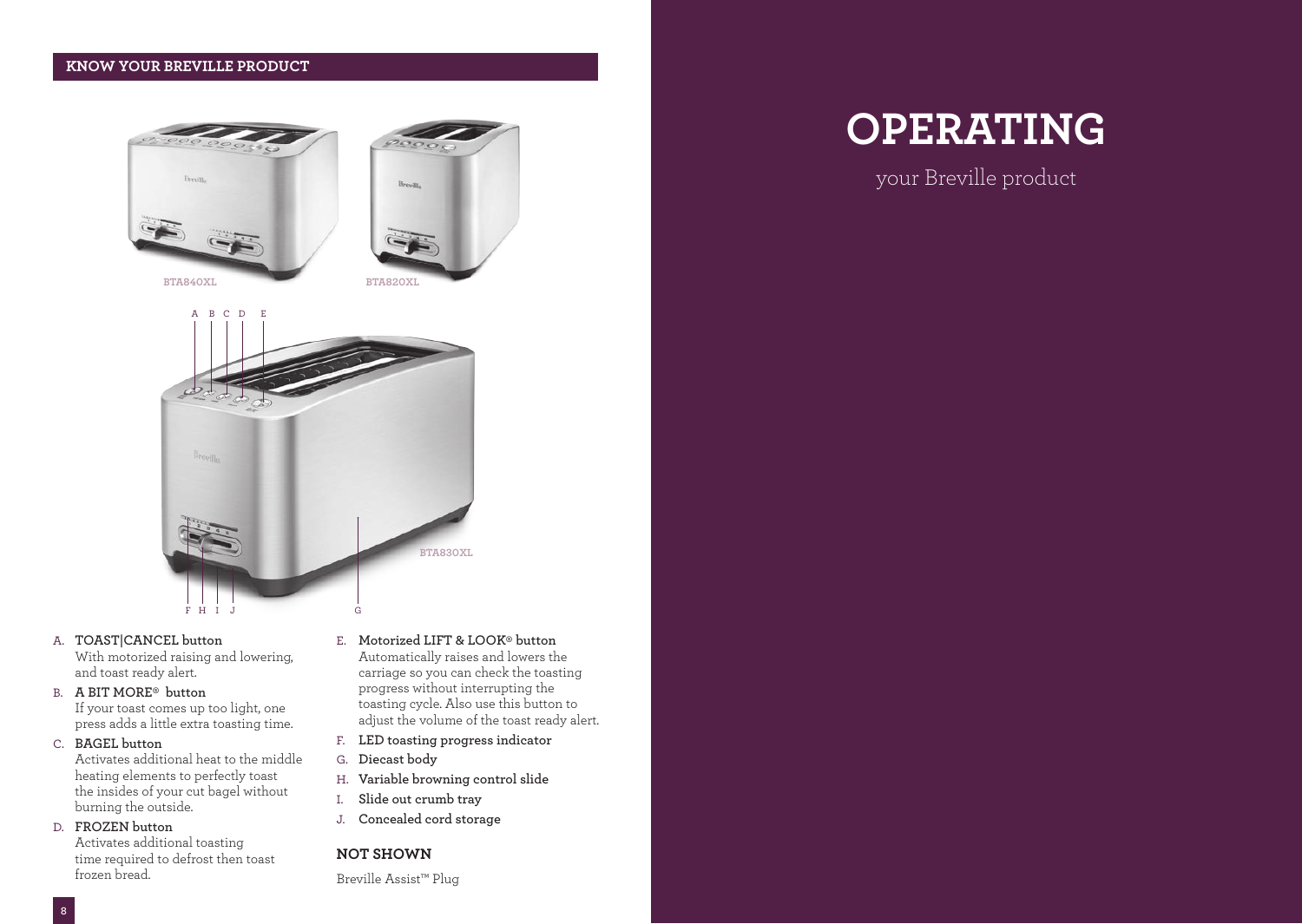Before first use, remove any packaging material or promotional labels attached to your toaster.

1. Insert the power plug into a 110/120V power outlet. The TOAST|CANCEL button surround will illuminate white. The LED toasting progress indicator will illuminate from left to right, then align to the selected browning setting (indicated by the position of the browning control slide). The toaster will revert to stand-by mode after 30 seconds if a button is not pressed or the browning control slide is not adjusted.

### **NOTE**

**When using the toaster for the first time, we suggest toasting on the maximum setting without bread. The toaster may emit a thin smoke or distinct odor on initial use. This is normal and not detrimental to the performance of the toaster.**

- 2. Place bread, bagels, English muffins etc into each of the toasting slots. Ensure items for toasting are not too large or too thick to fit in the toasting slots.
- 3. There are 12 browning settings ranging from '1' (lightest) to '5' (darkest). Select the desired browning setting by adjusting the browning control slide on the front of the toaster. The LED toasting progress indicator will illuminate and align to the selected browning setting (as indicated by the position of the browning control slide).

The BTA820XL and BTA830XL have a single browning control slide and set of buttons that simultaneously control the two toasting slots.

The BTA840XL has two browning control slides and two sets of buttons that allow each pair of slots to work independently. For example, toast bread in one pair of slots and bagels in the other pair of slots, at different settings.

### **NOTE**

**When toasting bread for the first time, it is suggested to toast on browning setting '3.5' (8 LED's illuminated). Various types of bread and personal preference may require a different browning setting. For example, raisin toast and white light-textured breads may require a lighter setting, while heavier textured rye breads may require a darker setting.**

4. To start the toasting process, press the TOAST|CANCEL button which will illuminate red. The carriage will automatically lower into the toasting slots which starts the toasting cycle. As the carriage automatically locks into position, the LIFT & LOOK‰ button surround will illuminate white (refer to LIFT & LOOK® button, page 13). The LED toasting progress indicator (above the selected browning setting) will flash and start to gradually count down.

### **NOTE**

**Toasting can be stopped at any time by pressing the TOAST|CANCEL button. This will cancel the operation and the carriage will move to the raised position.**

5. Once the toasting cycle has completed and the carriage has risen and locked into the raised position, the toast ready alert will sound (refer to TOAST READY ALERT, page 13, to adjust the volume). Remove the toast. The LED toasting progress indicator will re-illuminate to the previously selected browning setting. The TOAST|CANCEL button surround will illuminate for up to 30 seconds before entering stand-by mode.

### **PAGE HEADER..... OPERATING PAGE HEADER..... OPERATING**

### **NOTE**

**To re-activate the toaster from stand-by mode, press any button or move the browning control slide. The TOAST|CANCEL button and LED toasting progress indicator will re-illuminate.** 

## *WARNING*

*Do not leave the toaster unattended when in use as toast may jam.*

*In the unlikely event that bread, bagels, English muffins or toaster pastries become jammed in the toasting slots, all the buttons and the LED toasting progress indicator will flash and the elements will turn off. Remove the power plug from the power outlet and allow the toaster to cool completely before carefully easing the bread out of the slots. Take care not to damage the heating elements. Do not use metal utensils.*

### **TOAST|CANCEL BUTTON**

The TOAST|CANCEL button surround will illuminate white for up to 30 seconds when the appliance is turned on. The toaster will enter stand-by mode after 30 seconds if a button is not pressed or the browning control slide is not adjusted.

- Press the TOAST|CANCEL button once to lower the carriage and start the toasting process. The TOAST|CANCEL button surround will then illuminate red.
- Press the TOAST|CANCEL button during operation to cancel the toasting process or any other function. The TOAST|CANCEL button illumination will change from red to white and stay illuminated for up to 30 seconds before entering stand-by mode.

### **A BIT MORE‰ BUTTON**

If your toast comes up too light, one press of this button adds a little extra toasting time. This feature can be selected before, during or after the toasting cycle and can be used with the BAGEL and FROZEN functions.

### **To use this feature during the toasting cycle:**

Press the A BIT MORE‰ button. The button surround will illuminate white when selected. The toasting time will automatically increase but will not illuminate more of the LED toasting progress indicator. The A BIT MORE‰ function can be cancelled by pressing the A BIT MORE‰ button again and the original toasting cycle will continue.

### **To use this feature before or after the toasting cycle:**

Press the A BIT MORE<sup>®</sup> button. The button surround will illuminate white when selected. The carriage will automatically lower and begin the additional toasting time. The LED toasting progress indicator will automatically align with the lowest browning setting then flash and count down for the additional browning time.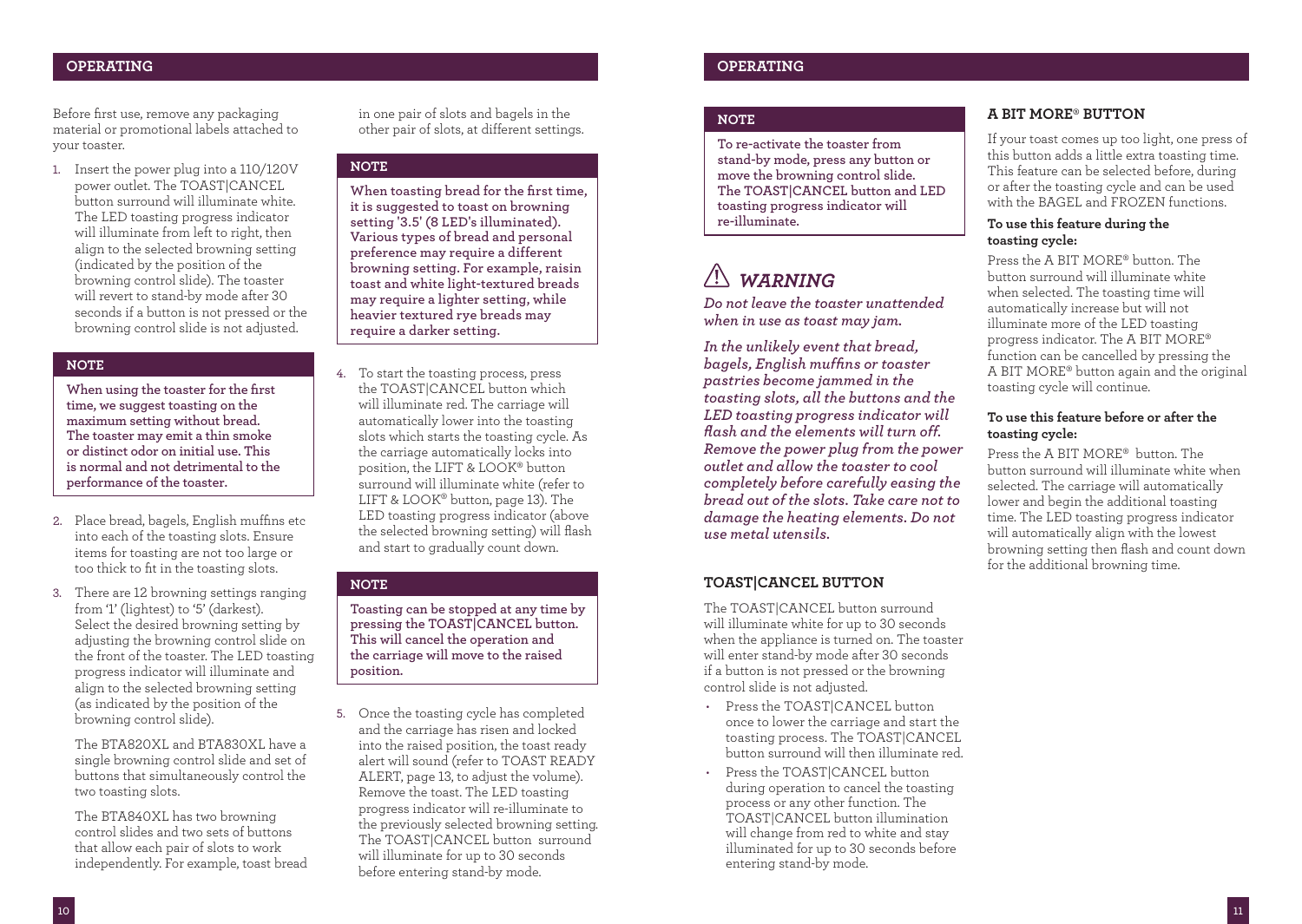### **PAGE HEADER..... OPERATING PAGE HEADER..... OPERATING**

### **BAGEL BUTTON**

This feature activates additional heat to the middle heating elements to perfectly toast the insides of your cut bagel without burning the outside.

### **To toast bagels:**

- 1. Place the cut bagel into the toasting slots with the inside of the bagel facing inwards as per the bagel markings above the middle heating elements of the toaster.
- 2. Select the desired browning setting by adjusting the browning control slide on the front of the toaster. There are 12 browning settings ranging from '1' (lightest) to '5' (darkest).
- 3. To select the BAGEL setting, press the BAGEL button and the button surround will illuminate white. To start the toasting process, press the TOAST|CANCEL button which will illuminate red. The bagels will automatically lower into the toasting slots. The middle and side heating elements will automatically adjust.

### **NOTE**

**It is normal for the outside heating elements to appear off or on a lower power during the bagel setting. This ensures the inside of your cut bagel toasts without burning the outside.**

4. After the cycle has finished, press the BAGEL button to deselect the setting.

### **FROZEN BUTTON**

This feature activates additional toasting time required to defrost then toast frozen bread.

### **To toast frozen bread:**

- 1. Place the bread into the toasting slots.
- 2. Select the desired browning setting by adjusting the browning control slide on the front of the toaster. There are 12 browning settings ranging from '1' (lightest) to '5' (darkest).
- 3. To select the FROZEN setting, press the FROZEN button and the button surround will illuminate white. To start the toasting process, press the TOAST|CANCEL button which will illuminate red. The bread will automatically lower into the toasting slots. The toasting time will automatically increase.
- 4. After the cycle has finished, press the FROZEN button to deselect the setting.

### **LIFT & LOOK‰ BUTTON**

This feature automatically raises and lowers the carriage so you can check the toasting progress without interrupting and/or cancelling the toasting cycle.

### **To select this feature:**

1. The LIFT & LOOK® button surround will illuminate white during the toasting cycle and when using the A BIT MORE‰, BAGEL and FROZEN features. You can press the LIFT & LOOK® button during the toasting cycle to view the toasting progress. If selected, the LIFT & LOOK‰ button surround will flash. The LED toasting progress indicator will cease to flash indicating that the selected toasting cycle time has not been interrupted. When the LIFT & LOOK‰ cycle has finished, the toasting cycle will re-commence, indicated by the resumed flashing of the LED toasting progress indicator.

### **NOTE**

**Toasting can be stopped at any time, even during the LIFT & LOOK**‰ **cycle, by pressing the TOAST|CANCEL button. This will cancel the operation and the carriage will move to the raised position.**

2. Approximately 10 seconds before the end of the selected browning setting, the LIFT & LOOK‰ button will cease illumination and cannot be activated during this time.

### **TOAST READY ALERT**

A toast ready alert will sound when the toasting cycle has finished and the carriage has risen and locked into the raised position. The default volume setting for the toast ready alert is 'High' but can be adjusted to 'Low' or 'Mute'.

### **Adjusting the volume of the Toast Ready Alert**

Press and hold down the LIFT & LOOK‰ button for 2 seconds until the A BIT MORE‰, BAGEL & FROZEN buttons illuminate white. While these buttons are illuminated, adjust the volume as follows:

### **Mute:**

Press the FROZEN button. The button surround light will flash three times.

### **Low:**

Press the BAGEL button. The toaster will beep three times with low volume.

### **High:**

Press the A BIT MORE‰ button. The toaster will beep three times with high volume.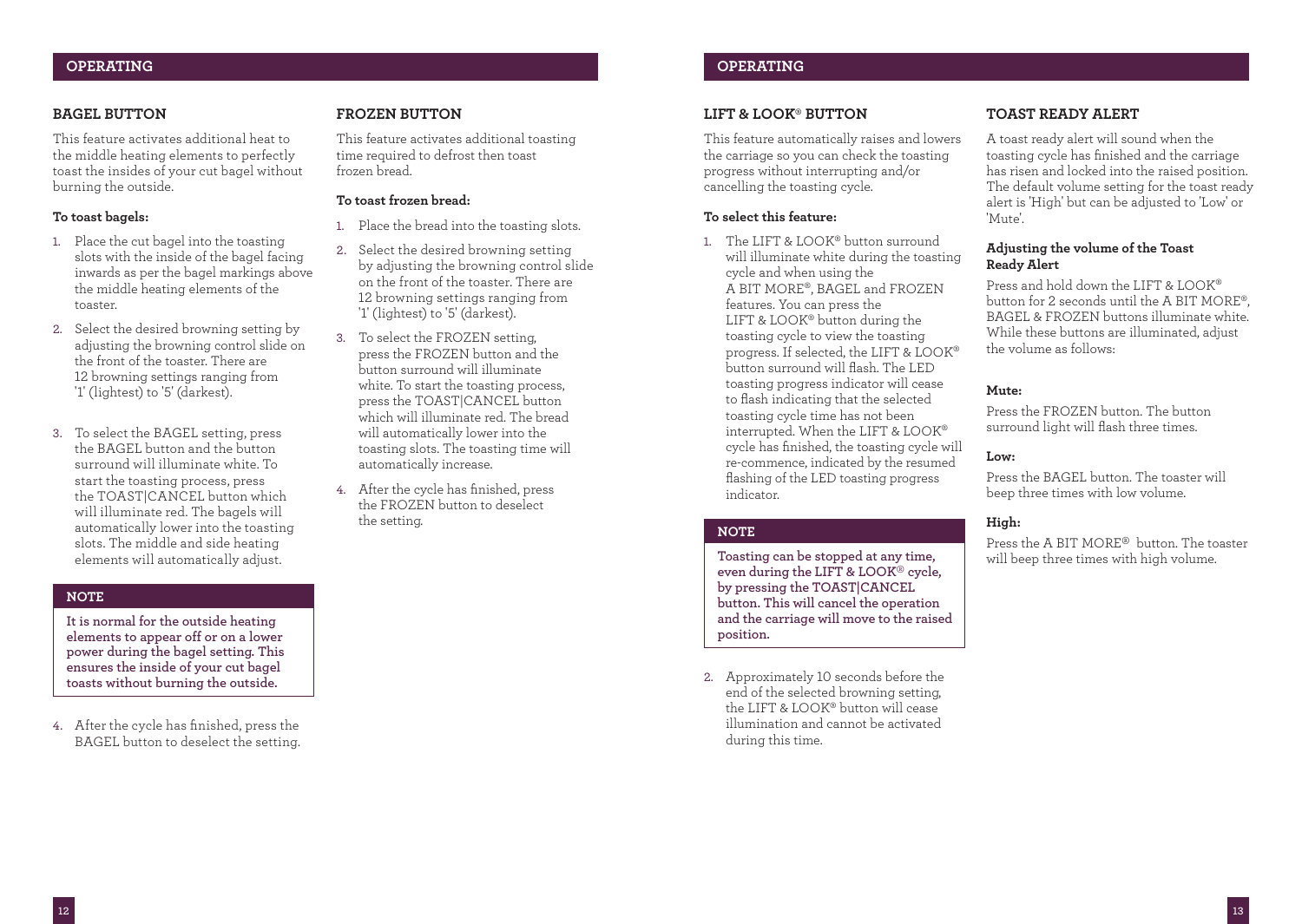# **CARE & CLEANING**

### **CARE & CLEANING**

### **CARE AND CLEANING**

- 1. Remove the power plug from the power outlet and allow the toaster to cool completely before cleaning.
- 2. To clean any crumbs from the toaster, remove the crumb tray, located under the browning control slide at the front of the toaster, by pulling it outwards. Empty and replace the crumb tray before using the toaster again. Replace the crumb tray by sliding it inwards until it locks into position.
- 3. To remove any additional crumbs, turn the toaster upside down over a trash bin and shake crumbs free.
- 4. Wipe the outside of the toaster with a slightly dampened soft cloth then polish with a soft dry cloth to dry completely.

### **NOTE**

**Do not clean with metal scouring pads. Pieces can break off the pad and touch electrical parts creating an electric shock hazard.**

### **STORAGE**

Remove the power plug from the power outlet and allow the toaster to cool completely before storing. Follow the directions for cleaning and store in an upright position on a flat surface on a bench top or in an accessible cupboard.

Do not store anything on top of the toaster.

## *WARNING*

*Do not use the toaster without the crumb tray in position. Do not allow crumbs to build up in the crumb tray. Failure to clean the crumb tray regularly may result in a fire hazard and damage to the toaster.*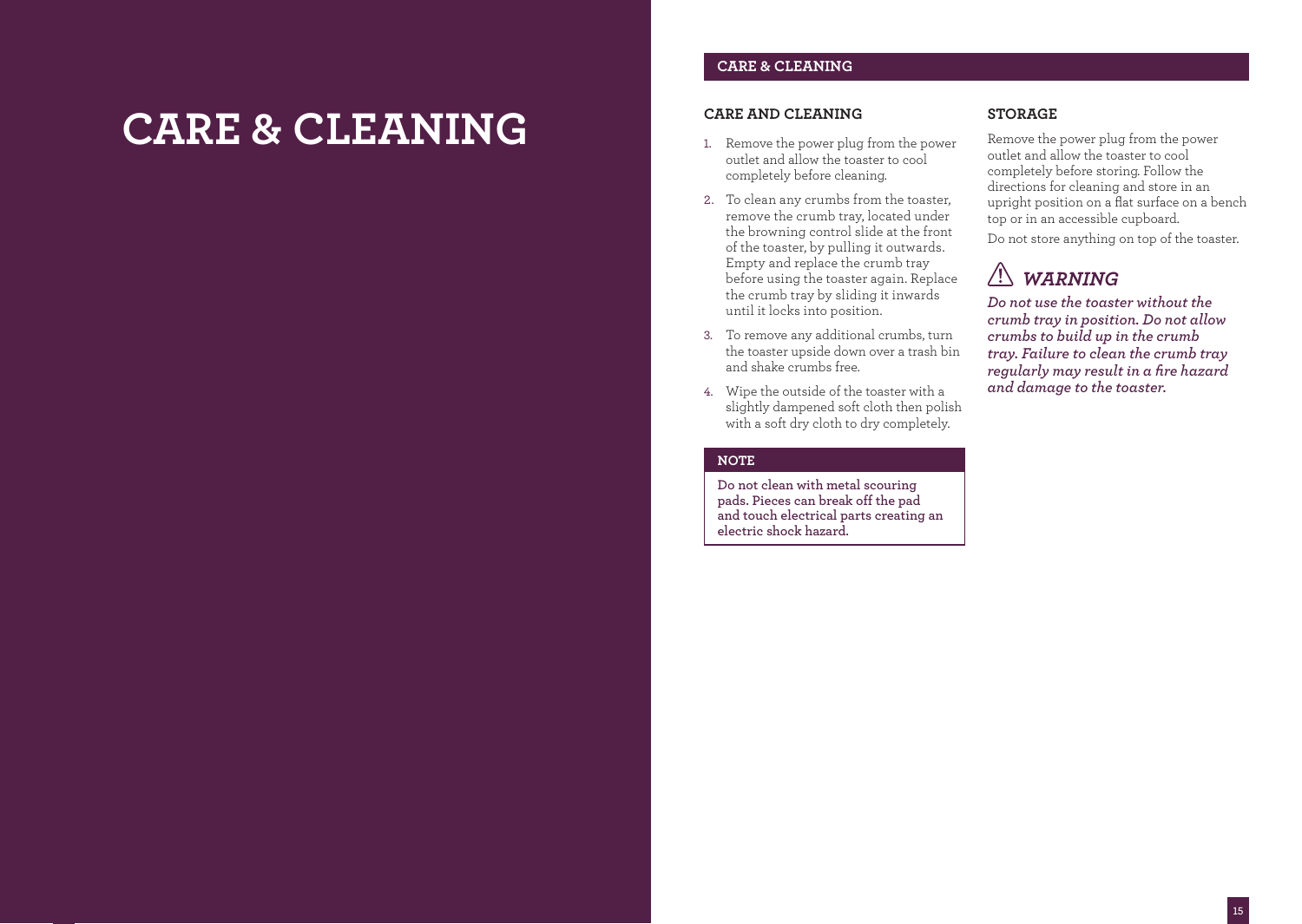# **FÉLICITATIONS**

pour l'achat de votre produit Breville

**Inscrivez-vous en ligne pour le soutien technique et les offres exclusives.\***

**Consommateurs américains:** www.brevilleusa.com **Consommateurs canadiens:** www.breville.ca

\*L'enregistrement n'est pas un substitut à la preuve d'achat lorsque vous soumettez une réclamation de garantie.

### **TABLE DES MATIÈRES**

- **18** Breville vous recommande la sécurité avant tout
- **22** Faites la connaissance de votre produit Breville
- **24** Fonctionnement de votre produit Breville
- **30** Entretien & nettoyage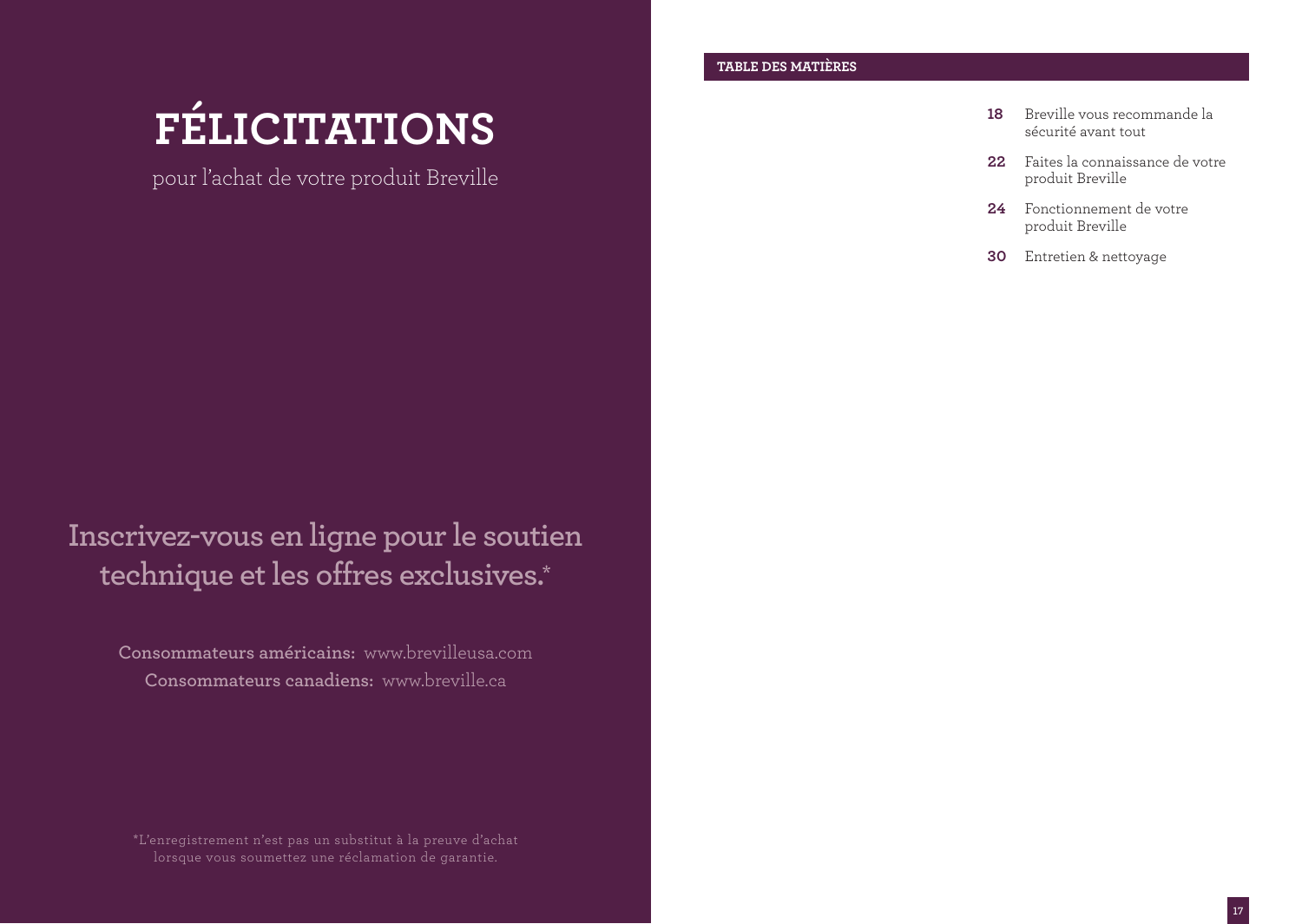### **BREVILLE VOUS RECOMMANDE LA SÉCURITÉ AVANT TOUT**

Chez Breville, la sécurité occupe une place de choix. Nous concevons et fabriquons des produits destinés aux consommateurs sans jamais perdre de vue la sécurité de notre précieuse clientèle. De plus, nous vous demandons d'être très vigilant lorsque vous utilisez un appareil électrique et de respecter les mesures de sécurité suivantes:

## **IMPORTANTES MESURES DE SÉCURITÉ**



### **LISEZ TOUTES LES INSTRUCTIONS**

- Lisez attentivement toutes les instructions avant de faire fonctionner le grille-pain pour la première fois et conservez-les pour référence future.
- Retirez et disposez de tout matériel d'emballage et étiquettes promotionnelles avant d'utiliser le grille-pain pour la première fois.
- Afin d'éliminer les risques de suffocation chez les jeunes enfants, retirez et disposez de l'enveloppe protectrice recouvrant la fiche de l'appareil.
- Ne placez pas l'appareil sur le bord d'un comptoir ou d'une table durant le fonctionnement. Assurez-vous que la surface de travail est de niveau, propre et bien asséchée.
- Utilisez toujours le grille-pain sur une surface stable, à l'épreuve de la chaleur. Ne l'utilisez pas sur une surface recouverte de tissu, près des rideaux et de tout autre matériel inflammable.
- Un incendie peut survenir si le grillepain est recouvert ou entre en contact avec du matériel inflammable comme les rideaux, les draperies, les murs ou autres, en cours d'utilisation.
- Les rideaux ou tout autre matériel inflammable peuvent prendre feu s'ils sont près ou au-dessus du grille-pain.
- Ne laissez pas les surfaces chaudes du grille-pain entrer en contact avec le comptoir ou la table.
- Ne placez pas le grille-pain près d'un brûleur au gaz ou électrique où à un endroit où il pourrait entrer en contact avec une autre source de chaleur.
- Durant le fonctionnement, laissez un espace d'un moins 10 cm (4") tout autour du grille-pain et 20 cm (8") au-dessus.
- Breville ne recommande pas de placer le grille-pain dans un espace clos.
- N'utilisez pas le grille-pain sur le plateau d'égouttement du lavabo.
- Ne déplacez pas le grille-pain durant le fonctionnement.
- Évitez tout contact avec les pièces en mouvement.
- Assurez-vous que le pain est de format convenable et n'excède pas l'ouverture de la fente. Si la tranche de pain est trop épaisse ou trop longue, elle pourrait bloquer le charriot ou s'y coincer.
- Ne placez pas la tranche de pain directement sur le dessus de la fente pour la faire réchauffer, car cela empêchera l'air de circuler et endommagera l'appareil.
- Ne touchez pas les surfaces chaudes de l'appareil. Le grille-pain demeure chaud durant et après le fonctionnement. Afin de prévenir les brûlures ou blessures corporelles, utilisez toujours des maniques ou des gants de cuisine, ou servez-vous des poignées ou boutons, selon le cas.
- N'utilisez jamais d'ustensiles métalliques comme des couteaux pour retirer une rôtie coincée, un bagel ou tout autre aliment du grille-pain, car cela pourrait endommager les éléments chauffants et entraîner un risque d'électrocution.
- Ne tentez pas de dégager les aliments du grille-pain lorsqu'il est branché.

### **BREVILLE VOUS RECOMMANDE LA SÉCURITÉ AVANT TOUT**

- N'insérez pas d'aliments surdimensionnés, d'emballage métallique ou d'ustensile dans le grille-pain, car un risque d'incendie ou d'électrocution pourrait s'ensuivre.
- N'utilisez pas le grille-pain sans le ramasse-miettes bien inséré et ne laissez pas les miettes s'y accumuler. Omettre de nettoyer le ramasse-miettes régulièrement peut entraîner un risque d'incendie.
- Pour éteindre le grille-pain, débranchez-le.
- Débranchez toujours le grille-pain lorsqu'il n'est pas en usage, ou avant de le déplacer, le nettoyer ou le ranger. Laissez-le refroidir avant d'ajouter ou de retirer les pièces.
- Ne nettoyez pas le grille-pain avec un détergent abrasif, un produit caustique ou un nettoyant pour le four.
- N'utilisez pas de tampon à récurer métallique, car des particules s'en détachant pourraient tomber sur les éléments électriques, entraînant ainsi un risque d'électrocution.
- Respectez à la lettre les consignes d'entretien et de nettoyage décrites dans ce livret.
- L'utilisation d'accessoires non vendus ou recommandés par Breville peut provoquer un risque d'incendie, d'électrocution ou de blessure.

### **POUR TOUT APPAREIL ÉLECTRIQUE**

- Déroulez complètement le cordon avant l'usage.
- Pour vous protéger contre les chocs électriques, n'immergez pas le cordon, la fiche ou l'appareil dans l'eau ou tout autre liquide.
- Ne laissez pas le cordon pendre d'un comptoir ou d'une table, toucher des surfaces chaudes ou se nouer.
- Ne laissez pas l'appareil sans surveillance lorsqu'il est en usage.
- Cet appareil n'est pas conçu pour être utilisé par des personnes (incluant les enfants) avec facultés physiques, sensorielles ou mentales réduites, ou manque d'expérience ou de connaissance du produit, à moins qu'ils aient été supervisés et préparés par une personne responsable de leur sécurité.
- Surveillez les enfants pour qu'ils ne jouent pas avec l'appareil.
- Cet appareil est conçu pour un usage domestique seulement. Ne l'utilisez pas à d'autres fins que celles prévues dans ce livret. Ne l'utilisez pas à l'extérieur ou dans un véhicule ou un bateau en mouvement.
- Il est recommandé de vérifier régulièrement l'appareil. Ne l'utilisez pas si le cordon d'alimentation, la fiche ou l'appareil sont endommagés de quelque façon. Cessez immédiatement l'utilisation et communiquez avec le Soutien aux consommateurs de Breville pour le faire examiner, réparer ou ajuster.
- Cet appareil est muni d'un cordon d'alimentation relié à la terre et d'une fiche reliée à la terre. Il doit être branché dans une prise de courant à trois alvéoles correctement reliée à la terre. Si un court-circuit se produit, la mise à la terre réduira les risques de décharge électrique.
- Si l'appareil est relié à la terre, la corde de rallonge doit être munie de 3 fils et reliée à la terre.
- Si la prise murale est standard à deux alvéoles, il est de votre responsabilité et obligation de la remplacer par une prise murale à 3 alvéoles reliée à la terre.
- Ne tentez en aucune circonstance de couper ou de retirer la troisième broche (mise à la terre) du cordon d'alimentation ou d'utiliser un adaptateur.
- Consultez un électricien qualifié si vous ne comprenez pas les instructions de mise à la terre ou si un doute persiste quant à la mise à la terre adéquate de l'appareil.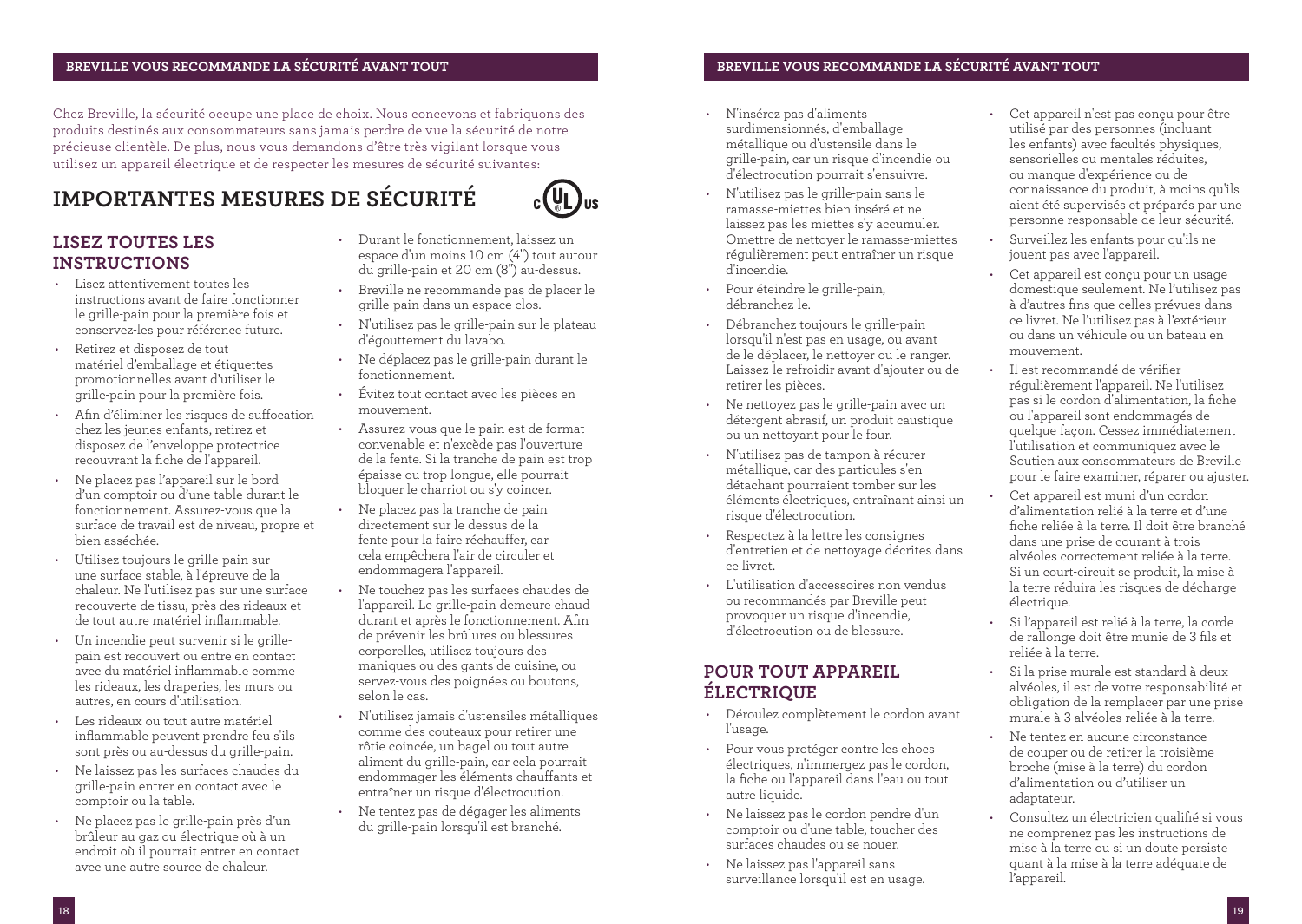### **FICHE ASSIST<sup>MC</sup> DE BREVILLE**

Votre appareil Breville est muni d'une fiche exclusive Assist<sup>MC</sup> conçue spécialement avec un anneau pour laisser passer un doigt et faciliter le retrait sécuritaire de la fiche.

### **COURT CORDON D'ALIMENTATION**

Votre appareil Breville est muni d'un court cordon d'alimentation très sécuritaire qui prévient les blessures corporelles ou les dommages pouvant être causés par le fait de tirer, trébucher ou s'enchevêtrer dans un cordon plus long. Les cordons d'alimentation détachables ou les cordes de rallonge peuvent être utilisés avec précaution. Si vous utilisez une corde de rallonge: (1) sa capacité électrique doit être équivalente ou supérieure à la capacité électrique de l'appareil; (2) la corde ne doit pas pendre d'un comptoir ou d'une table où de jeunes enfants pourraient s'y suspendre ou trébucher accidentellement; (3) la corde de rallonge doit être munie d'une fiche à trois broches reliée à la terre.

## *ATTENTION*

*Ne faites jamais fonctionner le grille-pain sur le côté.*

*Ne tartinez jamais de beurre, de confiture ou de marmelade le pain, les bagels, les muffins anglais ou tout autre item avant le grillage, car cela pourrait entraîner un risque d'incendie ou d'électrocution.*

*Ce grille-pain est conçu pour griller uniquement le pain, les bagels, les muffins anglais et les grillardises. Si vous tentez de griller d'autres aliments, cela entraîner un risque d'incendie ou d'électrocution.*

## **USAGE DOMESTIQUE SEULEMENT CONSERVEZ CES INSTRUCTIONS**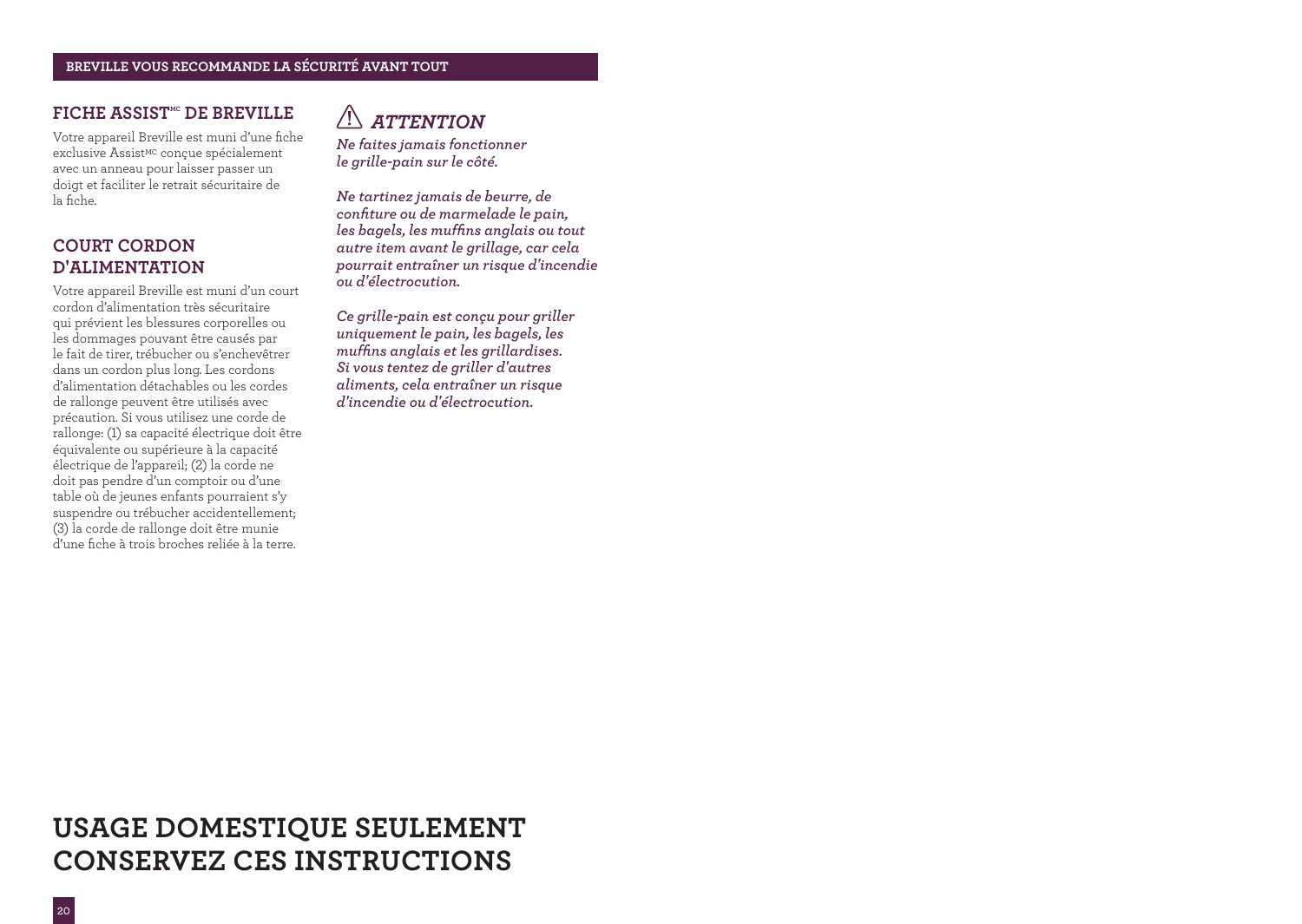# **FAITES LA CONNAISSANCE**

## de votre produit Breville

### **FAITES LA CONNAISSANCE DE VOTRE PRODUIT BREVILLE**





- A. **Touche TOAST|CANCEL (Griller|Annuler)** Avec levier motorisé à descente graduelle et alerte de fin de cycle.
- B. **Touche A BIT MORE‰ (Un peu plus)** Si votre rôtie est trop pâle, une seule pression prolongera le temps de grillage.
- C. **Touche BAGEL** Cette fonction génère un surplus de
	- chaleur dans les éléments centraux pour griller à la perfection le côté coupé du bagel sans brûler l'extérieur.
- D. **Touche FROZEN (Congelé)** Prolonge le temps de grillage requis pour dégeler puis griller le pain congelé.

### E. Touche motorisée LIFT & LOOK<sup>MC</sup> **(Soulever & regarder)**

Soulève et abaisse automatiquement le charriot pour vous permettre de suivre la progression du grillage sans en interrompre le cycle. Cette touche sert également à régler le volume du signal de fin de cycle.

- F. **Indicateur de grillage progressif DEL**
- G. **Boîtier en métal moulé**
- H. **Curseur de contrôle de grillage**
- I. **Ramasse-miettes amovible**
- J. **Rangement dissimulé du cordon**

### **NON ILLUSTRÉE**

Fiche Assist<sup>Mc</sup> de Breville

**23**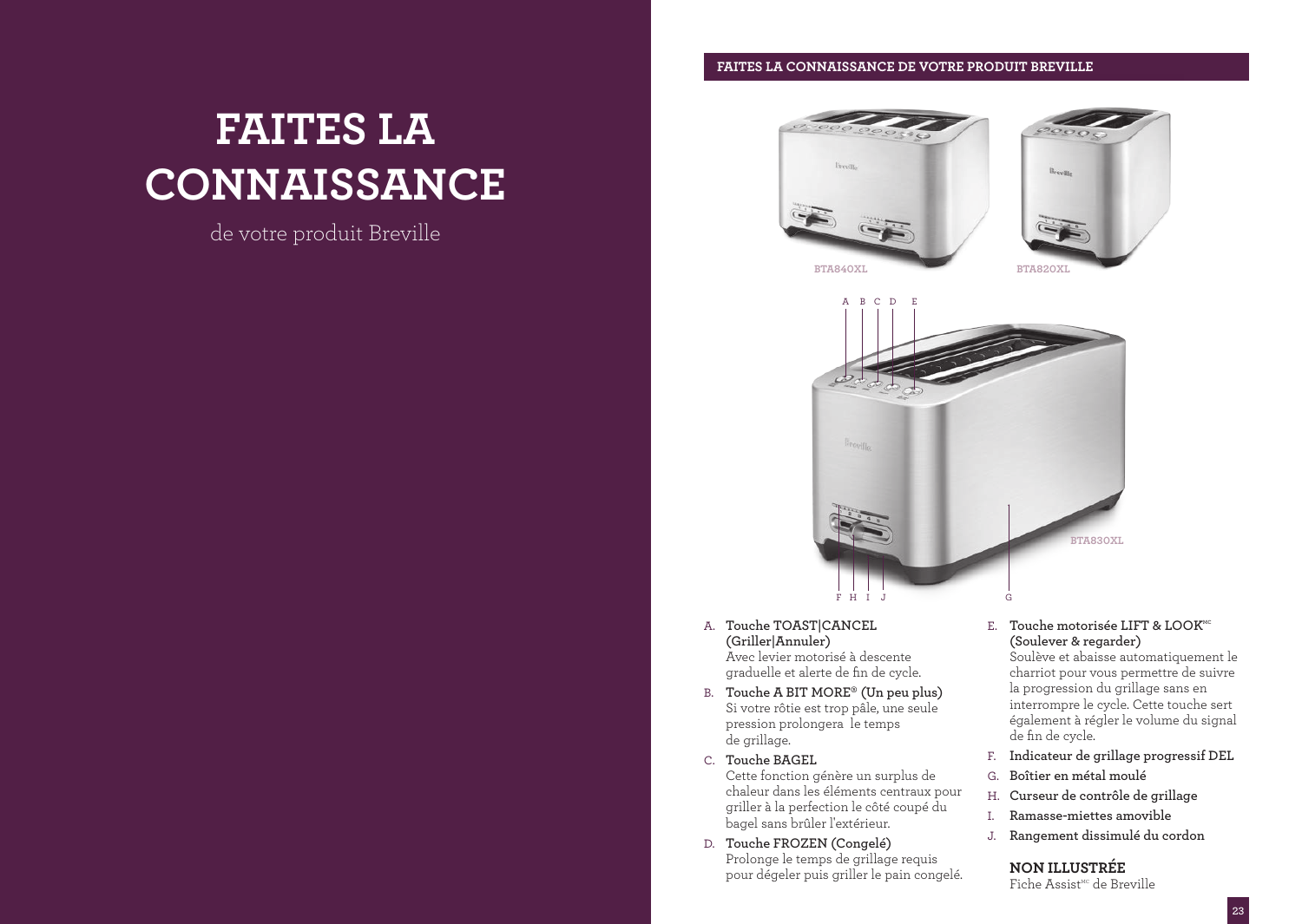# **FONCTIONNEMENT**

de votre produit Breville

### **FONCTIONNEMENT DE VOTRE PRODUIT BREVILLE**

Avant la première utilisation, retirez tout matériel d'emballage ou étiquettes promotionnelles de votre grille-pain.

1. Branchez la fiche dans une prise murale de 110/120V. Le contour de la touche TOAST|CANCEL s'illuminera en blanc. L'indicateur de grillage progressif DEL s'illuminera en rouge, de gauche à droite, puis s'arrêtera au réglage choisi (indiqué par la position du curseur de contrôle de grillage). Le grille-pain reviendra en mode veille après 30 secondes, si la touche n'a pas été enfoncée ou le curseur de contrôle de grillage n'a pas été ajusté.

### **NOTE**

**Lorsque vous utilisez le grille-pain pour la première fois, nous vous suggérons d'utiliser le grillage maximum, mais sans pain. Une légère fumée ou une odeur particulière pourrait s'en dégager. Cela est normal et ne nuira aucunement au rendement du grille-pain.**

- 2. Placez le pain, les bagels, les muffins anglais ou les grillardises dans chacune des fentes du grille-pain. Assurez-vous que le format des items n'est pas trop gros ou trop épais pour bien s'insérer dans les fentes.
- 3. 12 intensités de grillage sont disponibles, allant de '1' (très pâle) à '5' (très foncé). Sélectionnez le réglage de grillage désiré en ajustant le curseur de contrôle de grillage situé à l'avant du grille-pain. L'indicateur de grillage progressif DEL s'illuminera et s'alignera au réglage de grillage sélectionné (selon la position du curseur).
	- Les BTA820XL et BTA830XL ont un seul curseur de contrôle de grillage et une seule série de touches qui contrôlent simultanément les deux fentes de grillage.

Le BTA840XL est muni de deux curseurs de contrôle de grillage et de deux séries de touches qui permettent à chaque fente de fonctionner séparément. Par exemple, vous pouvez faire griller du pain dans une paire de fentes et des bagels dans l'autre paire de fentes, à des réglages différents.

### **NOTE**

**Lorsque vous grillerez le pain pour la première fois, il est suggéré d'utiliser le réglage '3.5' (8 diodes DEL seront illuminées). Un réglage différent peut être sélectionné selon le type de pain ou vos goûts personnels. Par exemple, le pain aux raisins et le pain blanc plus léger nécessiteront un réglage plus bas, tandis que le pain plus consistant exigera un réglage plus élevé.**

4. Pour démarrer le processus de grillage, appuyez sur la touche TOAST|CANCEL qui s'illuminera en rouge. Le charriot s'abaissera automatiquement et fera démarrer le cycle de grillage. Comme le charriot se verrouille automatiquement, le contour de la touche LIFT & LOOKMC s'illuminera en blanc (consultez Touche LIFT & LOOK<sup>MC</sup>, page 28). L'indicateur de grillage progressif DEL (au-dessus du réglage de grillage sélectionné) clignotera et le compte à rebours débutera.

### **NOTE**

**Le processus de grillage peut être interrompu en tout temps en pressant la touche TOAST|CANCEL. Cela annulera le grillage et le charriot remontera.**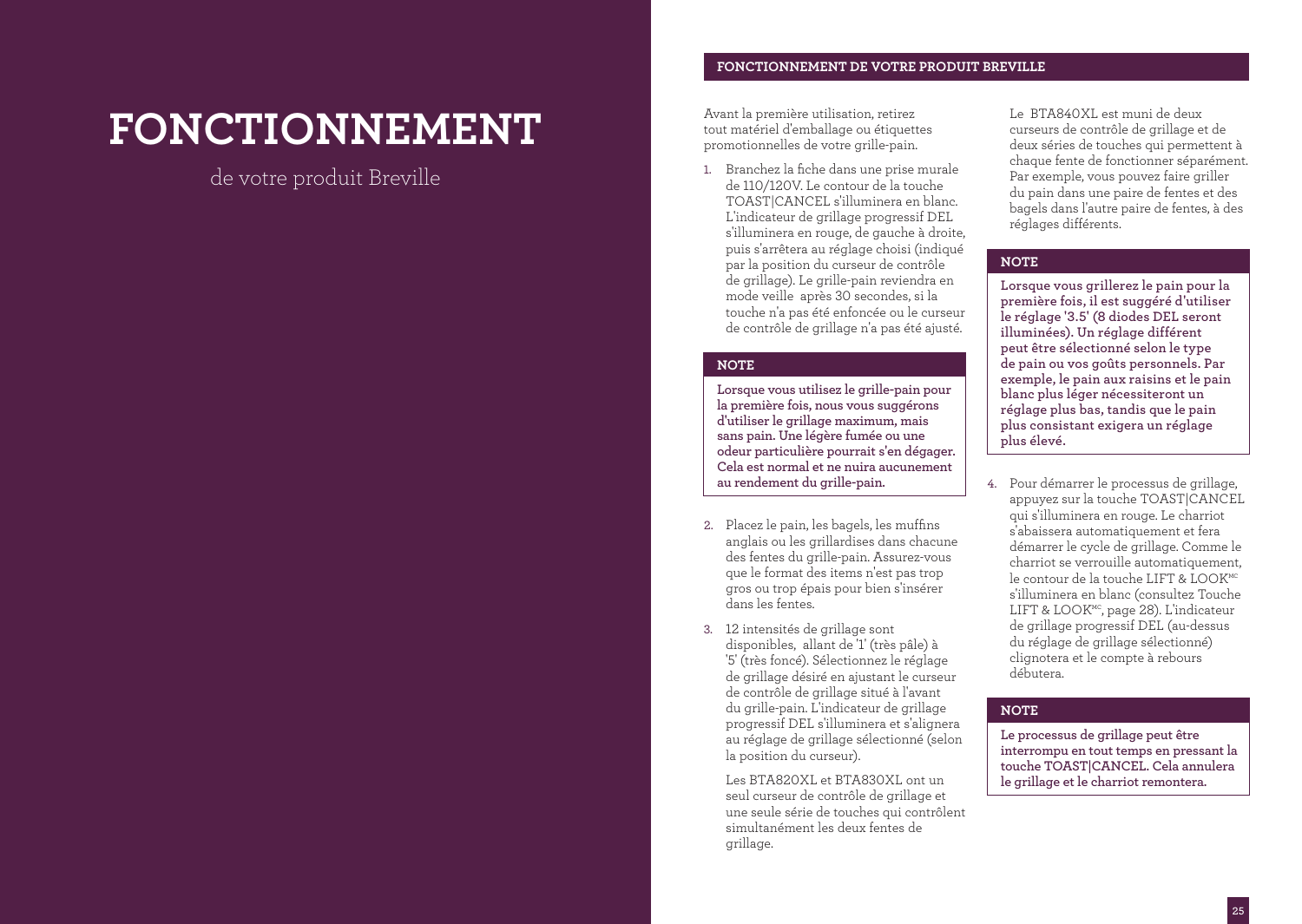5. Une fois le grillage terminé et le charriot complètement remonté, l'alerte de fin de cycle se fera entendre (voir SIGNAL DE FIN DE CYCLE en page 29 pour régler le volume). Retirez les rôties. L'indicateur de progression de grillage s'illuminera à nouveau au réglage sélectionné précédemment. Le contour de la touche TOAST|CANCEL restera illuminé 30 secondes avant d'entrer en mode veille.

### **NOTE**

**Pour annuler le mode veille, pressez l'une ou l'autre des touches ou faites glisser le curseur de contrôle de grillage. La touche TOAST|CANCEL et l'indicateur de grillage progressif DEL s'illumineront à nouveau.**

## *ATTENTION*

*Ne laissez pas le grille-pain sans surveillance en cours d'utilisation, au cas où une rôtie se coincerait.*

*Si jamais le pain, les bagels, les muffins anglais ou les grillardises restent coincés dans les fentes, toutes les touches et l'indicateur de grillage progressif clignoteront et les éléments chauffants s'éteindront. Débranchez l'appareil et laissez le grille-pain refroidir complètement avant de dégager délicatement le pain des fentes. Prenez soin de ne pas endommager les éléments chauffants. N'utilisez pas d'ustensiles en métal.*

### **Touche TOAST|CANCEL (Griller|Annuler)**

Le contour de la touche TOAST|CANCEL s'illuminera en blanc pour un maximum de 30 secondes quand l'appareil sera mis en marche. Le grille-pain passera en mode veille après 30 secondes, si la touche n'est pas pressée ou le curseur de contrôle de grillage n'est pas ajusté.

- Pressez la touche TOAST|CANCEL une fois pour abaisser le charriot et enclencher le cycle de grillage. Le contour de la touche s'illuminera en rouge.
- Pour annuler le cycle de grillage ou toute autre fonction en cours d'utilisation, appuyez sur la touche TOAST|CANCEL. Le contour de la touche passera du rouge au blanc et restera illuminé jusqu'à 30 secondes avant d'entrer en mode veille.

### **Touche A BIT MORE‰(Un peu plus)**

Si votre rôtie est trop pâle, une seule pression de la touche prolongera le temps de grillage. Cette fonction peut être sélectionnée avant, durant ou après le cycle de grillage et peut être utilisée avec les fonctions BAGEL et FROZEN (Congelé).

### **Pour utiliser cette fonction durant le cycle de grillage:**

Pressez la touche A BIT MORE‰. Le contour de la touche s'illuminera en blanc, une fois qu'elle sera sélectionnée. Le temps de grillage sera automatiquement prolongé, mais l'indicateur de grillage progressif DEL ne sera plus illuminé. Pour annuler la fonction A BIT MORE‰, appuyez à nouveau sur la touche A BIT MORE‰. Le cycle de grillage original reprendra.

### **Pour utiliser cette fonction avant ou après le cycle de grillage:**

Pressez la touche A BIT MORE‰. Le contour de la touche s'illuminera, une fois qu'elle sera sélectionnée. Le charriot s'abaissera automatiquement et commencera le temps de grillage supplémentaire. L'indicateur de grillage progressif DEL s'alignera automatiquement au plus bas réglage, puis clignotera et amorcera le compte à rebours du temps de grillage supplémentaire.

### **Touche BAGEL**

Cette fonction génère un surplus de chaleur dans les éléments centraux pour griller à la perfection l'intérieur du bagel coupé sans brûler l'extérieur.

### **Pour griller les bagels:**

- 1. Placez le bagel coupé dans les fentes du grille-pain avec le côté coupé vers l'intérieur, tel qu'inscrit sur le dessus du grille-pain, entre les deux fentes.
- 2. Sélectionnez le grillage désiré en utilisant le curseur de contrôle sur le devant du grille-pain. 12 intensités de grillage sont disponibles, allant de '1' (très pâle) à '5' (très foncé).
- 3. Pour sélectionner le réglage BAGEL, appuyez sur la touche BAGEL; le contour s'illuminera en blanc. Pour activer le grillage, appuyez sur la touche TOAST|CANCEL; le contour s'illuminera en rouge. Les bagels seront alors abaissés dans les fentes et les éléments centraux et latéraux s'ajusteront automatiquement.

### **NOTE**

**Il est normal que les éléments chauffants extérieurs semblent éteints ou à peine allumés durant le réglage de bagel. Cela fait en sorte que le côté coupé du bagel grille sans que l'extérieur brûle.** 

4. Une fois le cycle terminé, pressez la touche BAGEL pour désactiver ce réglage.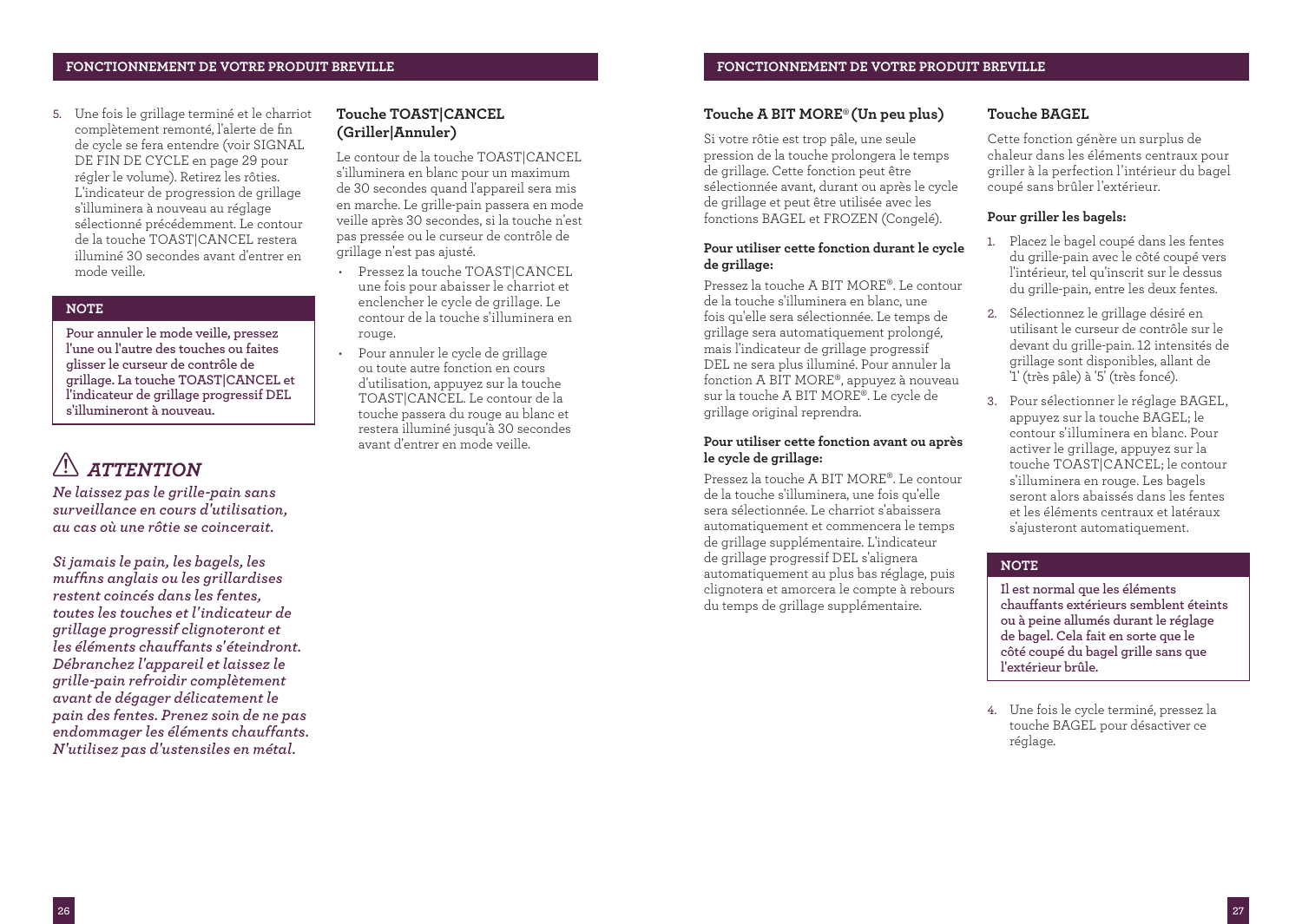### **FONCTIONNEMENT DE VOTRE PRODUIT BREVILLE**

### **Touche FROZEN (Congelé)**

Cette fonction prolonge le temps nécessaire pour dégeler puis griller le pain congelé.

### **Pour griller le pain congelé:**

- 1. Placez le pain dans les fentes.
- 2. Sélectionnez le grillage désiré en réglant le curseur de contrôle de grillage sur le devant du grille-pain. Les réglages de grillage vont de '1' (très pâle) à '5' (très foncé).
- 3. Pour sélectionner le réglage FROZEN (Congelé), appuyez sur la touche FROZEN; le contour s'illuminera en blanc. Pour activer le grillage, appuyez sur la touche TOAST|CANCEL; le contour s'illuminera en rouge. Le pain descendra alors dans les fentes et le temps de grillage sera automatiquement prolongé.
- 4. Une fois le cycle terminé, pressez la touche FROZEN pour désactiver ce réglage.

### Touche LIFT & LOOK<sup>MC</sup> **(Soulever & regarder)**

Cette fonction soulève et abaisse automatiquement le charriot pour vous permettre de vérifier la progression du grillage sans interrompre et/ou annuler le cycle de grillage.

### **Pour sélectionner cette fonction:**

1. Le contour du bouton LIFT & LOOK<sup>MC</sup> s'illuminera en blanc durant le cycle de grillage ou lorsque vous utilisez les fonctions A BIT MORE‰, BAGEL et FROZEN (Un peu plus, Bagel et Congelé). Vous pouvez appuyer sur la touche LIFT & LOOK<sup>MC</sup> durant le cycle de grillage pour suivre la progression du grillage. Le contour de la touche LIFT & LOOK<sup>Mc</sup> clignotera, une fois qu'elle sera sélectionnée. L'indicateur de grillage progressif DEL cessera de clignoter, indiquant que le temps de grillage sélectionné n'a pas été interrompu. Lorsque le cycle LIFT & LOOK<sup>MC</sup> sera terminé, le cycle de grillage reprendra et l'indicateur de grillage progressif DEL clignotera de nouveau.

### **NOTE**

**Le cycle de grillage peut être interrompu en tout temps, même durant le cycle**  LIFT & LOOK<sup>MC</sup> (Soulever & regarder), **en pressant la touche TOAST|CANCEL. Cela annulera le fonctionnement et le charriot se soulèvera.**

2. Environ 10 secondes avant la fin du cycle de grillage sélectionné, le contour de la touche LIFT & LOOK<sup>MC</sup> cessera d'être illuminé et ne pourra pas être activé durant cette période.

### **SIGNAL DE FIN DE CYCLE**

Un signal de fin de cycle se fera entendre lorsque le grillage sera complété et que le charriot sera relevé et verrouillé en place. Le réglage du volume par défaut du signal de fin de cycle est 'élevé' mais peut être ajusté à 'faible' ou 'sourdine'.

### **Régler le volume du signal de fin de cycle**

Appuyez et tenez enfoncée la touche LIFT & LOOKMC durant 2 secondes, jusqu'à ce que les touches A BIT MORE‰, BAGEL & FROZEN s'illuminent en blanc. Pendant que ces touches sont illuminées, réglez le volume à votre goût, comme suit:

### **Sourdine:**

Appuyez sur la touche FROZEN. Le contour de la touche clignotera trois fois.

### **Faible:**

Appuyez sur la touche BAGEL. Le grille-pain bipera trois fois à faible volume.

### **Élevé:**

Appuyez sur la touche A BIT MORE‰. Le grille-pain bipera trois fois à volume élevé.